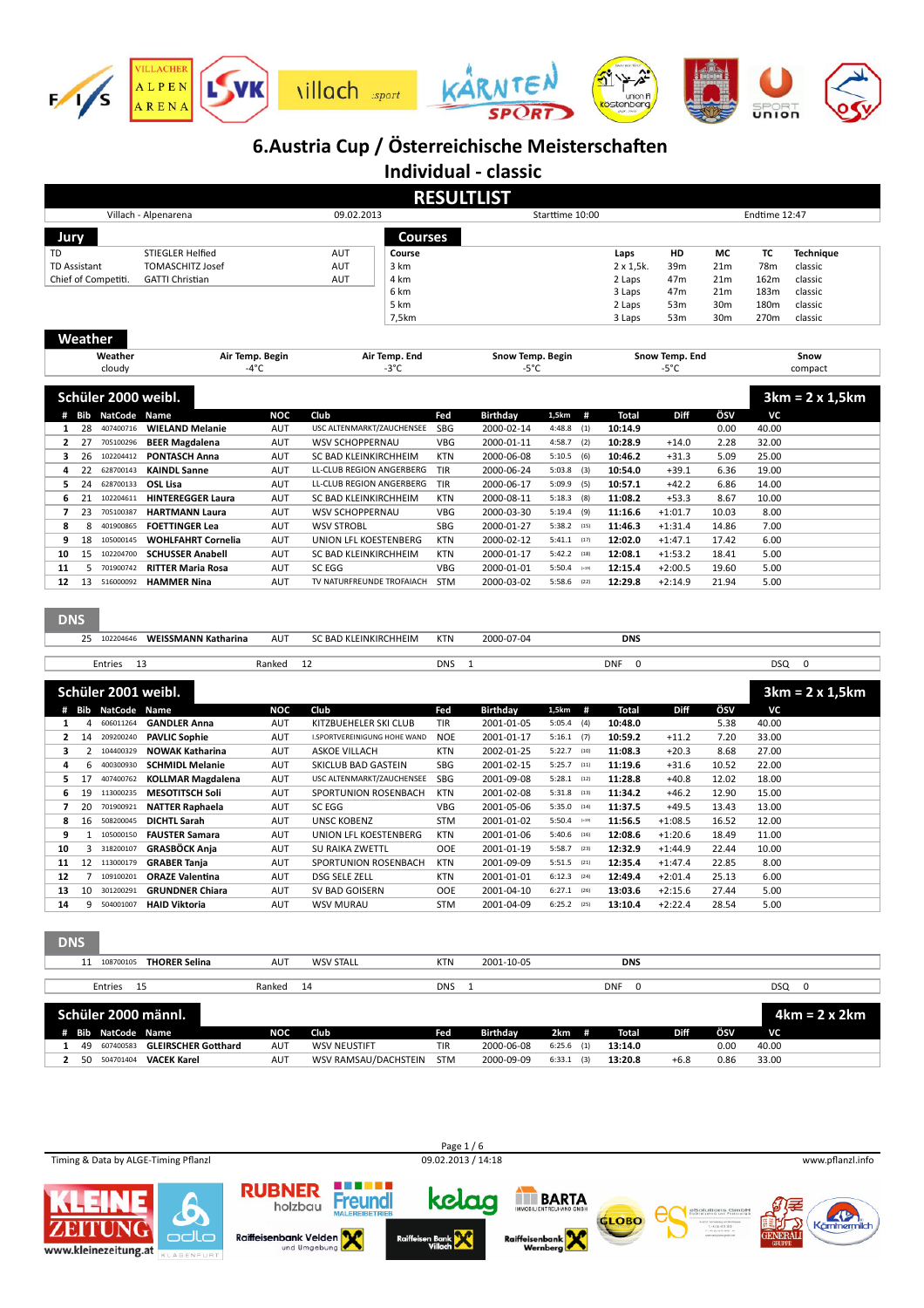

**Individual - classic**

|    |     |               |                             |            |                               |            | <b>RESULTLIST</b> |               |         |                        |             |       |       |             |
|----|-----|---------------|-----------------------------|------------|-------------------------------|------------|-------------------|---------------|---------|------------------------|-------------|-------|-------|-------------|
|    | Bib | NatCode       | Name                        | NOC        | Club                          | Fed        | Birthday          | 2km           | #       | Total                  | <b>Diff</b> | ÖSV   | VC    |             |
|    | 48  | 104400328     | <b>KREUZER Nicolas</b>      | <b>AUT</b> | <b>ASKOE VILLACH</b>          | <b>KTN</b> | 2000-05-04        | 6:29.9        | (2)     | 13:33.8                | $+19.8$     | 2.49  | 27.00 |             |
| 4  | 45  | 209200222     | <b>HUBER Jonas</b>          | <b>AUT</b> | I.SPORTVEREINIGUNG HOHE WAND  | <b>NOE</b> | 2000-08-09        | 6:44.5        | (5)     | 14:04.0                | $+50.0$     | 6.30  | 22.00 |             |
| 5. | 44  | 105000140     | <b>OGRIS Kevin</b>          | <b>AUT</b> | UNION LFL KOESTENBERG         | <b>KTN</b> | 2000-03-15        | $6:38.4$ (4)  |         | 14:07.2                | $+53.2$     | 6.70  | 18.00 |             |
| 6. | 46  | 309700139     | <b>PEIL Niklas</b>          | <b>AUT</b> | SU FIDENBERG                  | <b>OOE</b> | 2000-07-25        | 6:55.2        | (7)     | 14:07.5                | $+53.5$     | 6.74  | 15.00 |             |
|    | 29  | 400300926     | <b>ELLMAUER Felix</b>       | <b>AUT</b> | SKICLUB BAD GASTEIN           | SBG        | 2000-10-23        | 6:50.9        | (6)     | 14:26.1                | $+1:12.1$   | 9.08  | 13.00 |             |
| 8  | 47  | 606101502     | <b>WINDBICHLER Florian</b>  | <b>AUT</b> | <b>SKICLUB KOESSEN</b>        | <b>TIR</b> | 2000-01-04        | $7:02.6$ (8)  |         | 14:34.7                | $+1:20.7$   | 10.16 | 12.00 |             |
| 9  | 40  | 508200049     | <b>HACKENBERG Christian</b> | <b>AUT</b> | <b>UNSC KOBENZ</b>            | <b>STM</b> | 2000-11-07        | $7:04.2$ (9)  |         | 14:39.8                | $+1:25.8$   | 10.81 | 11.00 |             |
| 10 | 38  | 704600203     | <b>MAURER Fabian</b>        | <b>AUT</b> | <b>WSV SIBRATSGFAELL</b>      | <b>VBG</b> | 2000-05-10        | $7:09.6$ (10) |         | 14:47.9                | $+1:33.9$   | 11.83 | 10.00 |             |
| 11 | 42  | 500700586     | <b>AICHMAIER Stefan</b>     | <b>AUT</b> | WERKSPORTVEREINIGUNG EISENERZ | <b>STM</b> | 2000-01-01        | 7:11.3        | $(-11)$ | 14:52.3                | $+1:38.3$   | 12.38 | 8.00  |             |
| 12 | 39  | 104400300     | <b>GUBESCH Christian</b>    | <b>AUT</b> | <b>ASKOE VILLACH</b>          | <b>KTN</b> | 2000-05-14        | 7:11.3        | $(-11)$ | 15:08.8                | $+1:54.8$   | 14.46 | 6.00  |             |
| 13 | 35  | 409000323     | <b>WEINBERGER Sebastian</b> | <b>AUT</b> | <b>USC FAISTENAU</b>          | <b>SBG</b> | 2000-01-19        | 7:25.5        | (16)    | 15:15.4                | $+2:01.4$   | 15.29 | 5.00  |             |
| 14 | 32  | 606012288     | <b>HOELZL Andrae</b>        | <b>AUT</b> | KITZBUEHELER SKI CLUB         | <b>TIR</b> | 2000-09-24        | $7:24.4$ (15) |         | 15:19.2                | $+2:05.2$   | 15.77 | 5.00  |             |
| 15 | 43  | 504701402     | <b>SCHLOEGEL Mario</b>      | <b>AUT</b> | WSV RAMSAU/DACHSTEIN          | <b>STM</b> | 2000-06-06        | $7:27.4$ (18) |         | 15:43.9                | $+2:29.9$   | 18.88 | 5.00  |             |
|    |     |               |                             |            |                               |            |                   |               |         |                        |             |       |       |             |
|    |     | 15<br>Entries |                             | Ranked     | 15                            | <b>DNS</b> | $\mathbf 0$       |               |         | <b>DNF</b><br>$\Omega$ |             |       | DSQ   | $\mathbf 0$ |

|   |     |                    | Schüler 2001 männl.         |            |                              |            |            |                       |         |             |       | $4km = 2 \times 2km$ |
|---|-----|--------------------|-----------------------------|------------|------------------------------|------------|------------|-----------------------|---------|-------------|-------|----------------------|
|   |     | # Bib NatCode Name |                             | NOC        | Club                         | Fed        | Birthday   | 2km<br>$\overline{1}$ | Total   | <b>Diff</b> | ÖSV   | VC                   |
|   | -36 | 628700150          | <b>HILBER Matthaeus</b>     | AUT        | LL-CLUB REGION ANGERBERG TIR |            | 2001-10-01 | 7:22.5<br>(14)        | 14:47.2 |             | 11.74 | 40.00                |
|   | -41 | 209200177          | <b>ESLETZBICHLER Martin</b> | <b>AUT</b> | I.SPORTVEREINIGUNG HOHE WAND | <b>NOE</b> | 2001-01-01 | 7:14.7<br>(13)        | 14:59.5 | $+12.3$     | 13.29 | 32.00                |
|   | -37 | 607400616          | <b>SCHMID Adrian</b>        | <b>AUT</b> | <b>WSV NEUSTIFT</b>          | <b>TIR</b> | 2001-04-16 | 7:34.1<br>(19)        | 15:23.3 | $+36.1$     | 16.28 | 25.00                |
| 4 | -31 | 200500883          | <b>NACHBARGAUER Tobias</b>  | AUT        | SKICLUB GOFSTLING-HOCHKAR    | <b>NOE</b> | 2001-04-05 | 7:41.4<br>(20)        | 15:42.7 | $+55.5$     | 18.73 | 19.00                |
|   | 34  | 113000269          | <b>SITTER Leon</b>          | AUT        | SPORTUNION ROSENBACH         | KTN        | 2001-01-15 | 7:26.8<br>(17)        | 15:44.1 | $+56.9$     | 18.90 | 14.00                |
|   | 30  | 204700127          | <b>WIESER Philip</b>        | <b>AUT</b> | <b>WSV TRAISEN</b>           | <b>NOE</b> | 2001-01-01 | 8:01.4<br>(21)        | 16:14.5 | $+1:27.3$   | 22.73 | 10.00                |

Г

| $\sim$<br><b>SABITZER Moritz</b><br>51600009<br>ر ر | AUT    | TROFAIACH<br><b>UND</b> | <b>STM</b> | 2001-02-13 | <b>DNS</b> |            |  |
|-----------------------------------------------------|--------|-------------------------|------------|------------|------------|------------|--|
|                                                     |        |                         |            |            |            |            |  |
| Entries                                             | Ranked |                         | <b>DNS</b> |            | <b>DNF</b> | <b>DSC</b> |  |

|    |    | Schüler 1998 weibl |                            |            |                                     |            |                 |                |      |         |           |       | $4km = 2x 2km$ |
|----|----|--------------------|----------------------------|------------|-------------------------------------|------------|-----------------|----------------|------|---------|-----------|-------|----------------|
|    |    | # Bib NatCode      | Name                       | NOC        | Club                                | Fed        | <b>Birthday</b> | 2km            | #    | Total   | Diff      | ÖSV   | VC             |
|    | 74 | 407400668          | <b>OBERTHALER Kristina</b> | <b>AUT</b> | USC ALTENMARKT/ZAUCHENSEE           | <b>SBG</b> | 1998-03-29      | 6:13.9<br>(2)  |      | 13:08.1 |           | 0.83  | 40.00          |
|    | 67 | 209200167          | <b>ESLETZBICHLER Nikol</b> | <b>AUT</b> | <b>I.SPORTVEREINIGUNG HOHE WAND</b> | <b>NOE</b> | 1998-06-14      | 6:20.4<br>(4)  |      | 13:24.0 | $+15.9$   | 2.87  | 32.00          |
| З. | 72 | 412600100          | <b>EDLINGER Carina</b>     | AUT        | USV FUSCHL AM SEE                   | <b>SBG</b> | 1998-08-13      | 6:38.5<br>(6)  |      | 13:33.8 | $+25.7$   | 4.12  | 25.00          |
| 4  | 75 | 400100652          | <b>MACHREICH Magdalena</b> | <b>AUT</b> | SCHIKLUB MARIA ALM                  | SBG        | 1998-07-14      | 6:26.6<br>(5)  |      | 13:33.9 | $+25.8$   | 4.13  | 19.00          |
|    |    | 113000178          | <b>GRABER Julia</b>        | <b>AUT</b> | SPORTUNION ROSENBACH                | <b>KTN</b> | 1998-04-06      | 6:40.8<br>(7)  |      | 13:46.1 | $+38.0$   | 5.69  | 14.00          |
| 6. | 69 | 406800337          | <b>ALMHOFER Marlene</b>    | <b>AUT</b> | <b>USV THALGAU</b>                  | SBG        | 1998-06-01      | $6:53.2$ (10)  |      | 14:14.7 | $+1:06.6$ | 9.35  | 10.00          |
| 7  | 66 | 105000127          | <b>DUFEK Miriam</b>        | <b>AUT</b> | UNION LFL KOESTENBERG               | <b>KTN</b> | 1998-07-24      | 6:50.7<br>(8)  |      | 14:16.1 | $+1:08.0$ | 9.53  | 8.00           |
| 8  | 68 | 508200039          | <b>DICHTL Sabrina</b>      | <b>AUT</b> | <b>UNSC KOBENZ</b>                  | <b>STM</b> | 1998-10-09      | 7:05.9         | (15) | 14:41.7 | $+1:33.6$ | 12.81 | 7.00           |
| ٩  | 58 | 409000298          | <b>TRATTLER Corinna</b>    | <b>AUT</b> | <b>USC FAISTENAU</b>                | SBG        | 1998-11-27      | 7:05.3         | (14) | 15:10.0 | $+2:01.9$ | 16.43 | 6.00           |
| 10 | 59 | 606009845          | <b>KOHLREITER Theresa</b>  | <b>AUT</b> | KITZBUEHELER SKI CLUB               | <b>TIR</b> | 1998-08-13      | 7:42.7<br>(21) |      | 16:17.4 | $+3:09.3$ | 25.05 | 5.00           |
| 11 | 53 | 113000233          | <b>FUGGER Andrea</b>       | <b>AUT</b> | SPORTUNION ROSENBACH                | <b>KTN</b> | 1998-03-13      | 7:56.2<br>(23) |      | 16:49.2 | $+3:41.1$ | 29.12 | 5.00           |
| 12 | 62 | 606008005          | <b>BRETTBACHER Miriam</b>  | <b>AUT</b> | KITZBUEHELER SKI CLUB               | TIR        | 1998-05-06      | 7:57.5<br>(24) |      | 17:02.4 | $+3:54.3$ | 30.81 | 5.00           |
|    |    |                    |                            |            |                                     |            |                 |                |      |         |           |       |                |

Entries 12 Ranked 12 DNS 0 DNF 0 DSQ 0

|    |     | Schüler 1999 weibl |                          |            |                            |            |            |                |                        |           |       |            | $4km = 2 \times 2km$ |
|----|-----|--------------------|--------------------------|------------|----------------------------|------------|------------|----------------|------------------------|-----------|-------|------------|----------------------|
|    | Bib | NatCode            | <b>Name</b>              | NOC        | Club                       | Fed        | Birthday   | 2km<br>#       | Total                  | Diff      | ÖSV   | VC         |                      |
|    | 73  | 104400339          | <b>JUPPE Anna</b>        | AUT        | <b>ASKOE VILLACH</b>       | <b>KTN</b> | 1999-09-14 | 6:07.5<br>(1)  | 13:01.6                |           | 0.00  | 40.00      |                      |
|    | 70  | 318200103          | <b>SCHWARZ Magdalena</b> | <b>AUT</b> | <b>SU RAIKA ZWETTL</b>     | <b>OOE</b> | 1999-03-31 | 6:19.3<br>(3)  | 13:13.3                | $+11.7$   | 1.50  | 32.00      |                      |
|    | 61  | 516000086          | <b>SABITZER Hannah</b>   | AUT        | TV NATURFREUNDE TROFAIACH  | <b>STM</b> | 1999-05-05 | $6:56.1$ (11)  | 14:18.0                | $+1:16.4$ | 9.77  | 25.00      |                      |
| 4  | 64  | 411800221          | <b>NEUMAIER Karin</b>    | <b>AUT</b> | UNION SV KOPPL SEKTION SKI | <b>SBG</b> | 1999-04-01 | 6:53.0<br>(9)  | 14:41.2                | $+1:39.6$ | 12.74 | 19.00      |                      |
|    | 55. | 603500784          | <b>ERHARTER Stefanie</b> | <b>AUT</b> | <b>SKIKLUB HOPFGARTEN</b>  | <b>TIR</b> | 1999-06-09 | 7:08.0<br>(16) | 14:43.0                | $+1:41.4$ | 12.97 | 14.00      |                      |
| 6  | 56  | 200500706          | <b>HEIGL Katharina</b>   | <b>AUT</b> | SKICLUB GOESTLING-HOCHKAR  | <b>NOE</b> | 1999-02-17 | 7:14.2<br>(17) | 14:43.2                | $+1:41.6$ | 13.00 | 10.00      |                      |
|    | 52  | 108700125          | <b>LADINIG Carina</b>    | <b>AUT</b> | ASKOE WSV-STALL WILDEGG    | KTN        | 1999-06-25 | 7:02.1<br>(13) | 15:04.8                | $+2:03.2$ | 15.76 | 8.00       |                      |
| 8  | 63  | 301200282          | <b>SCHERMANN Melanie</b> | <b>AUT</b> | SV BAD GOISERN             | <b>OOE</b> | 1999-04-08 | 7:20.8<br>(20) | 15:22.6                | $+2:21.0$ | 18.04 | 7.00       |                      |
| 9  | 60  | 113000175          | <b>GRABER Sandra</b>     | AUT        | SPORTUNION ROSENBACH       | <b>KTN</b> | 1999-02-20 | 6:58.3<br>(12) | 15:25.5                | $+2:23.9$ | 18.41 | 6.00       |                      |
| 10 | 57  | 412600089          | <b>MOSER Romana</b>      | <b>AUT</b> | USV FUSCHL AM SEE          | SBG        | 1999-01-08 | 7:17.6<br>(18) | 15:27.8                | $+2:26.2$ | 18.71 | 5.00       |                      |
| 11 | 65  | 306702306          | <b>FUCHS-EISNER Ines</b> | <b>AUT</b> | SCHIUNION BOFHMERWALD      | <b>OOF</b> | 1999-06-20 | 7:45.0<br>(22) | 16:24.5                | $+3:22.9$ | 25.96 | 5.00       |                      |
| 12 | 54  | 522800056          | <b>GRILLMAIER Tamara</b> | <b>AUT</b> | UNION SV FROJACH KATSCH    | <b>STM</b> | 1999-12-04 | 8:04.3<br>(25) | 17:50.8                | $+4:49.2$ | 37.00 | 5.00       |                      |
|    |     |                    |                          |            |                            |            |            |                |                        |           |       |            |                      |
|    |     | 12<br>Entries      |                          | Ranked     | 12                         | <b>DNS</b> | - 0        |                | <b>DNF</b><br>$\Omega$ |           |       | <b>DSQ</b> | 0                    |

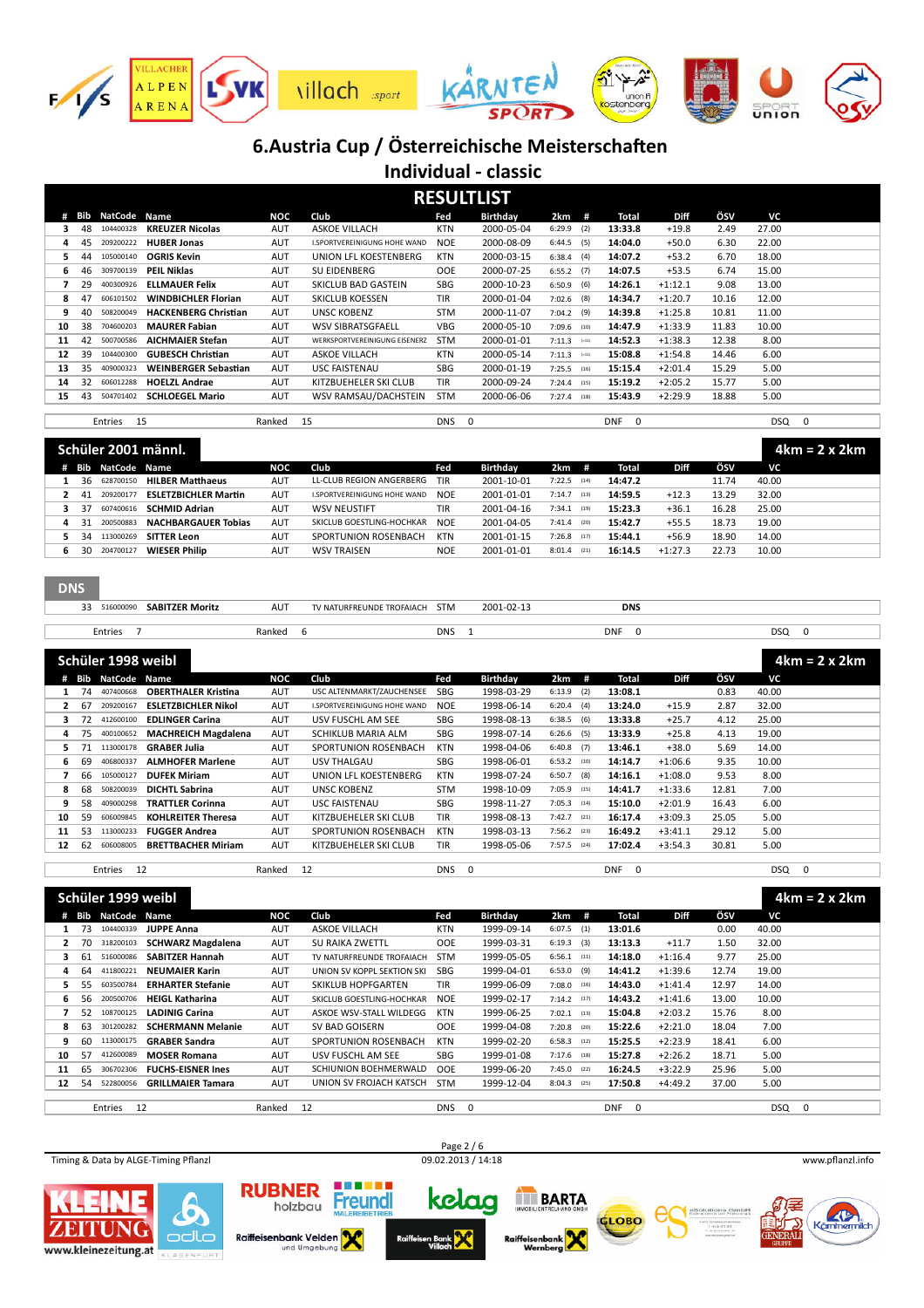

**Individual - classic**

|              |       | # Bib NatCode Name                 |                                             | <b>NOC</b> | Club                          | Fed        | <b>RESULTLIST</b><br><b>Birthday</b> | $2km$ #                        | <b>Total</b>                                  | Diff           | ÖSV                | vc                     |                                 |
|--------------|-------|------------------------------------|---------------------------------------------|------------|-------------------------------|------------|--------------------------------------|--------------------------------|-----------------------------------------------|----------------|--------------------|------------------------|---------------------------------|
|              |       | Schüler 1998 männl.                |                                             |            |                               |            |                                      |                                |                                               |                |                    |                        | $6km = 3x 2km$                  |
|              |       | # Bib NatCode Name                 |                                             | <b>NOC</b> | Club                          | Fed        | <b>Birthday</b>                      | 2km                            | 4km<br>#<br>#                                 | <b>Total</b>   | Diff               | ÖSV                    | VC                              |
|              | 1 112 | 309700124                          | <b>SCHWENTNER Florian</b>                   | AUT        | SU EIDENBERG                  | <b>OOE</b> | 1998-01-30                           | (5)<br>5:49.7                  | (2)<br>11:59.8                                | 17:44.7        |                    | 0.00                   | 40.00                           |
|              | 2 110 | 108700087                          | <b>STEINER Nico</b>                         | <b>AUT</b> | <b>WSV STALL</b>              | <b>KTN</b> | 1998-01-21                           | (1)<br>5:38.2                  | (1)<br>11:59.6                                | 18:11.3        | $+26.6$            | 2.50                   | 33.00                           |
| з            | 89    | 401200256                          | <b>MUEHLBACHER Fredrik</b>                  | <b>AUT</b> | <b>HSV SAALFELDEN</b>         | SBG        | 1998-01-30                           | 5:54.7<br>(6)                  | 12:23.6<br>(5)                                | 18:42.4        | $+57.7$            | 5.42                   | 27.00                           |
|              |       |                                    |                                             |            |                               |            |                                      |                                |                                               |                |                    |                        |                                 |
| 4            | 109   | 504701777                          | <b>MALLE Georg</b>                          | <b>AUT</b> | WSV RAMSAU/DACHSTEIN          | <b>STM</b> | 1998-02-25                           | (2)<br>5:45.6                  | 12:11.5<br>(4)                                | 18:42.5        | $+57.8$            | 5.43                   | 22.00                           |
| 5            | 106   | 104400276                          | <b>OBERHAUSER Magnus</b>                    | <b>AUT</b> | <b>ASKOE VILLACH</b>          | <b>KTN</b> | 1998-09-27                           | (7)<br>5:59.1                  | 12:36.9<br>(7)                                | 18:49.6        | $+1:04.9$          | 6.10                   | 18.00                           |
| 6            | 108   | 407400818                          | <b>STEINLECHNER Matthias</b>                | <b>AUT</b> | USC ALTENMARKT/ZAUCHENSEE     | SBG        | 1998-01-15                           | (4)<br>5:47.2                  | (6)<br>12:30.4                                | 18:57.8        | $+1:13.1$          | 6.87                   | 15.00                           |
| 7            | 98    | 105000161                          | <b>FRASS Raffael</b>                        | <b>AUT</b> | UNION LFL KOESTENBERG         | <b>KTN</b> | 1998-03-23                           | 6:17.8<br>(13)                 | (11)<br>13:08.3                               | 19:47.3        | $+2:02.6$          | 11.51                  | 13.00                           |
| 8            | 96    | 105000172                          | <b>POSRATSCHNIG Stephan</b>                 | <b>AUT</b> | UNION LFL KOESTENBERG         | <b>KTN</b> | 1998-01-01                           | 6:26.2<br>(15)                 | 13:28.8<br>(14)                               | 20:20.0        | $+2:35.3$          | 14.59                  | 12.00                           |
| 9            | 92    | 409000284                          | <b>RESCH Johannes</b>                       | <b>AUT</b> | <b>USC FAISTENAU</b>          | SBG        | 1998-04-28                           | 6:32.4<br>(17)                 | 13:29.2<br>(15)                               | 20:27.9        | $+2:43.2$          | 15.33                  | 11.00                           |
| 10           | 99    | 500700523                          | <b>SCHICHO Christian</b>                    | <b>AUT</b> | WERKSPORTVEREINIGUNG EISENERZ | <b>STM</b> | 1998-08-01                           | 6:28.8<br>(16)                 | 13:41.9<br>(16)                               | 20:48.3        | $+3:03.6$          | 17.24                  | 10.00                           |
| 11           | 87    | 633600048                          | <b>HOLZKNECHT Armin</b>                     | <b>AUT</b> | "LANGLAUFCLUB LAENGENFELD"    | TIR        | 1998-04-30                           | 6:25.1<br>(14)                 | 13:45.2<br>(17)                               | 20:56.1        | $+3:11.4$          | 17.98                  | 8.00                            |
|              |       |                                    |                                             |            |                               |            |                                      |                                |                                               |                |                    |                        |                                 |
| 12           | 84    | 606008728                          | <b>EMBACHER Alexander</b>                   | AUT        | KITZBUEHELER SKI CLUB         | TIR        | 1998-10-23                           | 6:40.5<br>(18)                 | 14:10.5<br>$(-20)$                            | 21:34.2        | $+3:49.5$          | 21.56                  | 6.00                            |
| 13           | 101   | 504701327                          | <b>PITZER Lucas</b>                         | <b>AUT</b> | WSV RAMSAU/DACHSTEIN          | <b>STM</b> | 1998-09-29                           | 6:46.0                         | $(-20)$<br>14:24.8<br>(25)                    | 22:07.6        | $+4:22.9$          | 24.69                  | 5.00                            |
| 14           | 83    | 600100764                          | <b>NASCHBERGER Julian</b>                   | <b>AUT</b> | <b>SV ACHENSEE</b>            | TIR        | 1998-05-18                           | 7:08.1<br>(29)                 | 14:46.1<br>(27)                               | 22:35.8        | $+4:51.1$          | 27.34                  | 5.00                            |
| 15           | 86    | 701900750                          | <b>FISCHER Tobias</b>                       | <b>AUT</b> | SC EGG                        | <b>VBG</b> | 1998-10-04                           | 7:28.5<br>(32)                 | 16:00.5<br>(32)                               | 24:19.1        | $+6:34.4$          | 37.04                  | 5.00                            |
| <b>DNF</b>   |       |                                    |                                             |            |                               |            |                                      |                                |                                               |                |                    |                        |                                 |
|              |       | 111 402300909                      | <b>MAIERHOFER Sebastian</b>                 | <b>AUT</b> | <b>SC LEOGANG</b>             | SBG        | 1998-07-09                           | 5:47.0                         |                                               | <b>DNF</b>     |                    |                        |                                 |
| <b>DNS</b>   | 91    | 606013627                          | <b>KROELL Lukas</b>                         | <b>AUT</b> | KITZBUEHELER SKI CLUB         | <b>TIR</b> | 1998-04-03                           |                                |                                               | <b>DNS</b>     |                    |                        |                                 |
|              |       |                                    |                                             |            |                               |            |                                      |                                |                                               |                |                    |                        |                                 |
|              |       | Entries<br>17                      |                                             | Ranked     | 15                            | <b>DNS</b> | $\mathbf{1}$                         |                                | <b>DNF</b><br>$\mathbf{1}$                    |                |                    | DSQ                    | $\mathbf 0$                     |
|              |       |                                    |                                             |            |                               |            |                                      |                                |                                               |                |                    |                        |                                 |
|              |       |                                    |                                             |            |                               |            |                                      |                                |                                               |                |                    |                        |                                 |
|              |       | Schüler 1999 männl.                |                                             |            |                               |            |                                      |                                |                                               |                |                    |                        | $6km = 3x 2km$                  |
|              |       |                                    |                                             |            |                               |            |                                      |                                |                                               |                |                    |                        |                                 |
|              |       | # Bib NatCode Name                 |                                             | <b>NOC</b> | Club                          | Fed        | <b>Birthday</b>                      | 2km                            | #<br>#<br>4km                                 | <b>Total</b>   | Diff               | ÖSV                    | VC                              |
|              | 1 107 | 412600092                          | <b>MRKONJIC Lukas</b>                       | <b>AUT</b> | USV FUSCHL AM SEE             | <b>SBG</b> | 1999-02-22                           | 5:45.9<br>(3)                  | 12:07.5<br>(3)                                | 18:18.5        |                    | 3.17                   | 40.00                           |
|              |       |                                    |                                             |            |                               |            |                                      | 6:00.3                         | $( = 8)$                                      |                |                    |                        |                                 |
| $\mathbf{2}$ | 105   | 102204994                          | <b>OGERTSCHNIG Manuel</b>                   | <b>AUT</b> | SC BAD KLEINKIRCHHEIM         | <b>KTN</b> | 1999-07-22                           | (8)                            | 12:52.3                                       | 19:21.0        | $+1:02.5$          | 9.04                   | 33.00                           |
| 3            | 104   | 607400582                          | <b>GLEIRSCHER Georg</b>                     | <b>AUT</b> | <b>WSV NEUSTIFT</b>           | <b>TIR</b> | 1999-04-21                           | 6:10.7<br>(10)                 | 12:52.3<br>$( = 8)$                           | 19:42.3        | $+1:23.8$          | 11.05                  | 27.00                           |
| 4            | 102   | 628700144                          | <b>KAINDL Tjebbe</b>                        | <b>AUT</b> | LL-CLUB REGION ANGERBERG      | TIR        | 1999-03-20                           | 6:07.8<br>(9)                  | 13:06.4<br>(10)                               | 19:49.6        | $+1:31.1$          | 11.73                  | 22.00                           |
| 5            | 93    | 400501138                          | <b>PICHLER Xaver</b>                        | <b>AUT</b> | SKICLUB BISCHOFSHOFEN         | <b>SBG</b> | 1999-04-28                           | 6:16.3<br>$(-11)$              | 13:20.7<br>(12)                               | 20:28.4        | $+2:09.9$          | 15.38                  | 18.00                           |
| 6            | 100   | 504000939                          | <b>SCHNEDL Christopher</b>                  | <b>AUT</b> | <b>WSV MURAU</b>              | <b>STM</b> | 1999-01-13                           | 6:16.3<br>$(-11)$              | 13:27.3<br>(13)                               | 20:30.6        | $+2:12.1$          | 15.58                  | 15.00                           |
| 7            | 97    | 704900140                          | <b>VIOLAND Niklas</b>                       | <b>AUT</b> | SV SULZBERG                   | <b>VBG</b> | 1999-02-13                           | 6:48.8<br>(25)                 | 14:10.5<br>$(-20)$                            | 21:13.0        | $+2:54.5$          | 19.56                  | 13.00                           |
| 8            | 94    | 301200273                          | <b>MAHLER Laurin</b>                        | <b>AUT</b> | SV BAD GOISERN                | <b>OOE</b> | 1999-04-18                           | 6:41.9<br>(19)                 | 14:08.6<br>(19)                               | 21:26.5        | $+3:08.0$          | 20.83                  | 12.00                           |
| 9            |       | 201100813                          |                                             |            |                               |            |                                      | 6:47.0<br>(23)                 | 14:15.7<br>(22)                               |                |                    |                        |                                 |
|              | 88    |                                    | <b>BANCALARI Jakob</b>                      | <b>AUT</b> | USC LILIENFELD                | <b>NOE</b> | 1999-03-28                           |                                |                                               | 21:32.8        | $+3:14.3$          | 21.42                  | 11.00                           |
| 10           | 95    | 508200048                          | <b>HACKENBERG Thomas</b>                    | <b>AUT</b> | <b>UNSC KOBENZ</b>            | <b>STM</b> | 1999-06-25                           | 6:46.0<br>$(-20)$              | 14:20.3<br>(23)                               | 21:42.5        | $+3:24.0$          | 22.33                  | 10.00                           |
| 11           | 90    | 406800349                          | <b>WALLINGER Daniel</b>                     | <b>AUT</b> | <b>USV THALGAU</b>            | <b>SBG</b> | 1999-11-26                           | 6:49.4<br>(26)                 | 14:33.4<br>(26)                               | 22:03.0        | $+3:44.5$          | 24.26                  | 8.00                            |
| 12           | 85    | 704900145                          | <b>FINK Jakob</b>                           | <b>AUT</b> | SV SULZBERG                   | <b>VBG</b> | 1999-09-11                           | 7:12.5<br>(30)                 | 14:59.3<br>(29)                               | 22:37.0        | $+4:18.5$          | 27.45                  | 6.00                            |
| 13           | 77    | 400300869                          | <b>SALZMANN Christoph</b>                   | <b>AUT</b> | <b>SKICLUB BAD GASTEIN</b>    | <b>SBG</b> | 1999-06-03                           | 7:05.0<br>(28)                 | 14:54.1<br>(28)                               | 22:37.8        | $+4:19.3$          | 27.53                  | 5.00                            |
| 14           | 81    | 113000296                          | <b>VELIKOGNE Jakob</b>                      | <b>AUT</b> | SPORTUNION ROSENBACH          | <b>KTN</b> | 1999-10-27                           | 7:04.5<br>(27)                 | 15:14.3<br>(30)                               | 23:16.5        | $+4:58.0$          | 31.16                  | 5.00                            |
| 15           | 82    | 606008748                          | <b>NOECKLER Johann</b>                      | <b>AUT</b> | KITZBUEHELER SKI CLUB         | <b>TIR</b> | 1999-07-19                           | 7:19.8<br>(31)                 | 15:29.5<br>(31)                               | 23:23.0        | $+5:04.5$          | 31.77                  | 5.00                            |
| 16           | 79    |                                    | 105000170 WASSERTHEURER Samuel              | AUT        | UNION LFL KOESTENBERG         | KTN        | 1999-12-22                           | $8:03.7$ (33)                  | 16:58.8 (33)                                  | 25:36.1        | $+7:17.6$          | 44.28                  | 5.00                            |
| 17           | 76    |                                    | 105000168 <b>WINDISCH Simon</b>             | AUT        | UNION LFL KOESTENBERG         | <b>KTN</b> | 1999-04-07                           | $8:42.5$ (34)                  | 18:05.2 (34)                                  | 26:58.2        | $+8:39.7$          | 51.99                  | 5.00                            |
| <b>DNS</b>   |       | 103 600200617                      | <b>POSTL Thomas</b>                         | <b>AUT</b> | <b>WSV ACHENKIRCH</b>         | TIR        | 1999-03-31                           |                                |                                               | <b>DNS</b>     |                    |                        |                                 |
|              |       |                                    |                                             |            |                               |            |                                      |                                |                                               |                |                    |                        |                                 |
|              |       | Entries<br>18                      |                                             | Ranked     | 17                            | DNS        | $\mathbf{1}$                         |                                | <b>DNF</b><br>$\pmb{0}$                       |                |                    | DSQ                    | $\mathbf 0$                     |
|              |       |                                    |                                             |            |                               |            |                                      |                                |                                               |                |                    |                        |                                 |
|              |       | Jugend I weibl.                    |                                             |            |                               |            |                                      |                                |                                               |                |                    |                        | $5km = 2 \times 2,5km$          |
|              |       | # Bib NatCode Name                 |                                             | NOC        | Club                          | Fed        | Birthday                             | 1,2km<br>#                     | 2,5km<br>#                                    | 3.,7km<br>#    | <b>Total</b>       | Diff                   | ÖSV<br>VC                       |
|              | 1 139 | 407400638                          | <b>WALCHHOFER Barbara</b>                   | AUT        | USC ALTENMARKT/ZAUCHENSEE     | SBG        | 1997-05-20                           | 4:21.9<br>(15)                 | $7:50.1$ (12) 12:36.5 (12)                    |                | 15:53.5            |                        | 0.00<br>40.00                   |
|              |       | 2 132 628700145                    | <b>ACHLEITNER Lisa</b>                      | AUT        | LL-CLUB REGION ANGERBERG      | TIR        | 1997-01-18                           | 4:20.3<br>(13)                 | $7:58.6$ (16)                                 | 12:48.6 (14)   | 16:10.6            | $+17.1$                | 1.79<br>32.00                   |
|              |       | 3 135 409600340                    | <b>PFENNICH Julia</b>                       | AUT        | SKIKLUB MAISHOFEN             | SBG        | 1997-08-24                           | 4:21.7<br>(14)                 | $7:55.5$ (14) $12:55.2$ (15)                  |                | 16:22.2            | $+28.7$                | 3.01<br>25.00                   |
|              |       | 4 129 508200024                    | <b>HOCHFELNER Melanie</b>                   | AUT        | <b>UNSC KOBENZ</b>            | <b>STM</b> | 1997-12-13                           | 4:24.3<br>(17)                 | $8:05.8$ (17) $13:11.9$ (17)                  |                | 16:40.1            | $+46.6$                | 19.00<br>4.89                   |
|              |       | 5 125 105000125<br>6 123 400501190 | <b>HIERL Sophie</b><br><b>KOLLER Sandra</b> | AUT<br>AUT | UNION LFL KOESTENBERG         | <b>KTN</b> | 1997-04-18<br>1997-11-14             | $4:35.1$ (21)<br>$4:42.0$ (26) | $8:32.2$ (26)<br>$8:33.5$ (27) $14:03.7$ (27) | $13:50.2$ (23) | 17:35.7<br>17:54.9 | $+1:42.2$<br>$+2:01.4$ | 10.72<br>14.00<br>0.00<br>10.00 |

Page  $3/6$ <br>09.02.2013 / 14:18 Timing & Data by ALGE-Timing Pflanzl 09.02.2013 / 14:18 09.02.2013 / 14:18 www.pflanzl.info **RUBNER** kelaa **NO BARTA Freundl** holzbau 坐 LOBO odlo Raiffeisenbank Velden Raiffeise www.kleinezeitung.at nd Umge KLAGENFUR

**7** 116 606008710 **BACHMANN Sonja** AUT KITZBUEHELER SKI CLUB TIR 1997-09-12 4:52.8 (32) 8:50.4 (30) 14:39.5 (32) **18:45.5** +2:52.0 18.04 8.00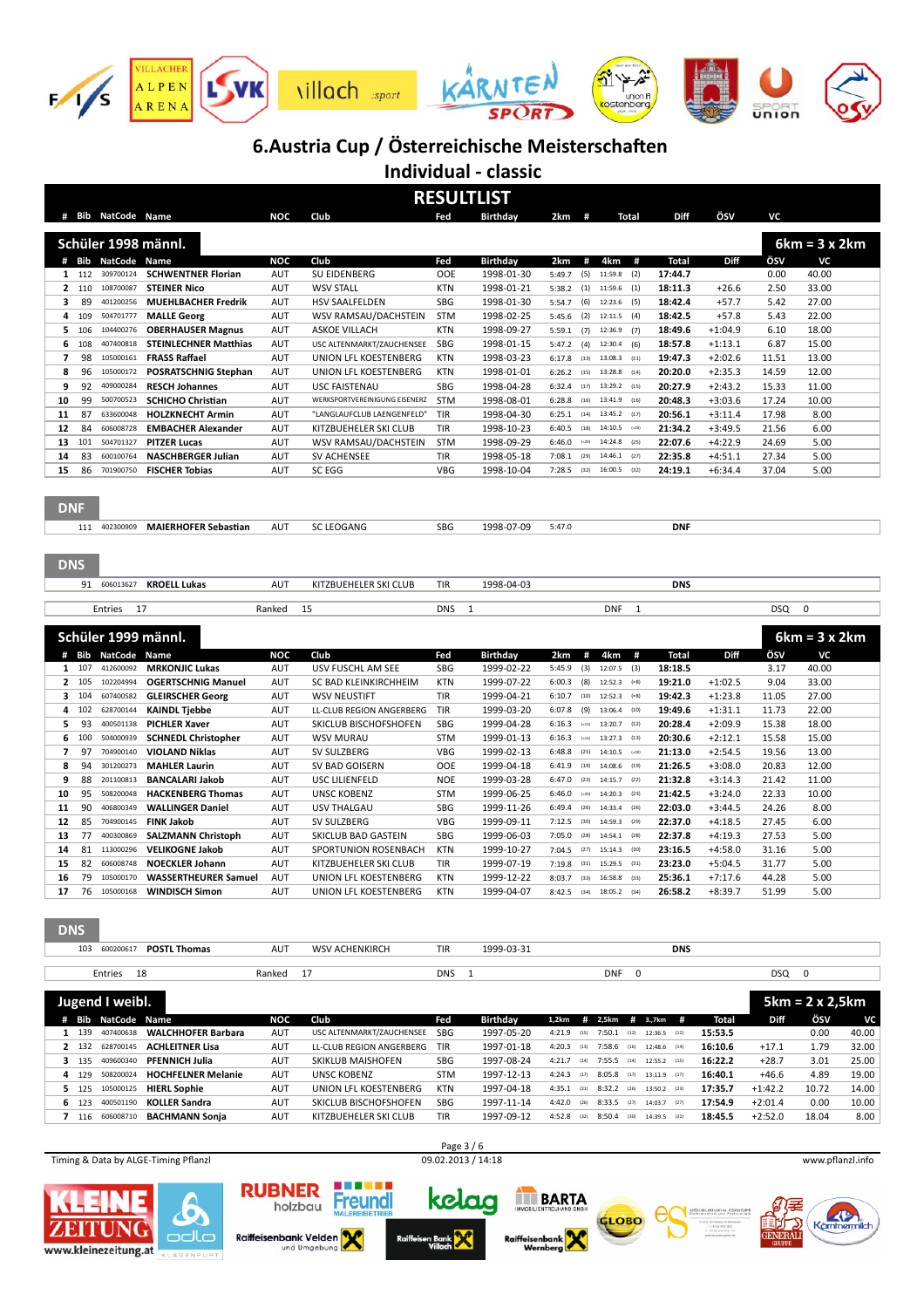

**Individual - classic**

|     | <b>RESULTLIST</b> |                    |                                 |            |                         |     |                 |                          |      |               |  |                |  |         |           |       |      |
|-----|-------------------|--------------------|---------------------------------|------------|-------------------------|-----|-----------------|--------------------------|------|---------------|--|----------------|--|---------|-----------|-------|------|
|     |                   | # Bib NatCode Name |                                 | NOC        | Club                    | Fed | <b>Birthdav</b> | 1,2km # 2,5km # 3.,7km # |      |               |  |                |  | Total   | Diff      | ÖSV   | VC.  |
|     | 8 122             |                    | 405900268 <b>SCHARTNER Lisa</b> | <b>AUT</b> | UNION SPORTCLUB FLACHAU | SBG | 1997-06-28      | 4:49.9                   | (29) | $8:51.7$ (31) |  | 14:53.5 (34)   |  | 18:52.5 | $+2:59.0$ | 18.77 | 7.00 |
|     | 9 124             |                    | 105000126 <b>HIERL Julia</b>    | <b>AUT</b> | UNION LFL KOESTENBERG   | KTN | 1997-04-18      | 4:50.4                   | (31) | $9:02.5$ (33) |  | $14:53.1$ (33) |  | 18:54.5 | $+3:01.0$ | 18.98 | 6.00 |
| 10. | 118               | 113000185          | JOEBSTL Barbara                 | <b>AUT</b> | SPORTUNION ROSENBACH    | KTN | 1997-06-29      | 5:15.7                   | (35) | $9:26.3$ (35) |  | $15:25.3$ (35) |  | 19:27.4 | $+3:33.9$ | 22.43 | 5.00 |
|     |                   |                    |                                 |            |                         |     |                 |                          |      |               |  |                |  |         |           |       |      |

 $\overline{1}$ 

|    |     | Entries            | 10                         | Ranked     | 10                                  | <b>DNS</b> | $\mathbf 0$     |                | <b>DNF</b> | $\mathbf 0$ |                |     |              | DSQ       | 0                        |       |
|----|-----|--------------------|----------------------------|------------|-------------------------------------|------------|-----------------|----------------|------------|-------------|----------------|-----|--------------|-----------|--------------------------|-------|
|    |     | Jugend I männl.    |                            |            |                                     |            |                 |                |            |             |                |     |              |           | $7,5km = 3 \times 2,5km$ |       |
|    |     | <b>Bib NatCode</b> | <b>Name</b>                | <b>NOC</b> | Club                                | Fed        | <b>Birthday</b> | #<br>2,5km     | 3,7km      | #           | 5km            | #   | <b>Total</b> | Diff      | ÖSV                      | VC    |
| 1  | 192 | 401900866          | <b>FOETTINGER Michael</b>  | <b>AUT</b> | <b>WSV STROBL</b>                   | <b>SBG</b> | 1997-06-12      | 6:49.5<br>(3)  | 10:59.6    | (1)         | $14:07.8$ (1)  |     | 21:20.0      |           | 0.00                     | 40.00 |
| 2  | 193 | 600100640          | <b>MOSER Benjamin</b>      | <b>AUT</b> | <b>SV ACHENSEE</b>                  | <b>TIR</b> | 1997-07-24      | (4)<br>6:56.1  | 11:15.0    | (4)         | $14:23.7$ (3)  |     | 21:38.7      | $+18.7$   | 1.46                     | 33.00 |
| 3. | 187 | 304600308          | <b>LEODOLTER Philipp</b>   | <b>AUT</b> | <b>SC WALDZELL</b>                  | <b>OOE</b> | 1997-08-07      | (6)<br>6:58.4  | 11:10.9    | (2)         | $14:23.2$ (2)  |     | 21:50.5      | $+30.5$   | 2.38                     | 27.00 |
| 4  | 191 | 403401998          | <b>DUCI Patrick</b>        | <b>AUT</b> | SCHIKLUB SAALFELDEN                 | <b>SBG</b> | 1997-01-20      | (7)<br>7:05.1  | 11:29.4    | (7)         | $14:38.8$ (5)  |     | 21:52.2      | $+32.2$   | 2.52                     | 22.00 |
| 5. | 188 | 606101469          | <b>MOOSMANN Tobias</b>     | <b>AUT</b> | <b>SKICLUB KOESSEN</b>              | <b>TIR</b> | 1997-04-03      | (1)<br>6:44.6  | 11:11.0    | (3)         | $14:27.4$ (4)  |     | 21:57.0      | $+37.0$   | 2.89                     | 18.00 |
| 6  | 189 | 105000120          | <b>GATTI Philipp</b>       | <b>AUT</b> | UNION LFL KOESTENBERG               | <b>KTN</b> | 1997-06-22      | (2)<br>6:47.8  | 11:17.3    | (5)         | $14:40.7$ (6)  |     | 22:22.3      | $+1:02.3$ | 4.87                     | 15.00 |
|    | 190 | 209200173          | <b>DEISER Felix</b>        | <b>AUT</b> | <b>I.SPORTVEREINIGUNG HOHE WAND</b> | <b>NOE</b> | 1997-01-03      | (5)<br>6:58.1  | 11:28.2    | (6)         | $14:48.9$ (7)  |     | 22:32.1      | $+1:12.1$ | 5.63                     | 13.00 |
| 8  | 186 | 607400539          | <b>HAAS Samuel</b>         | <b>AUT</b> | <b>WSV NEUSTIFT</b>                 | <b>TIR</b> | 1997-12-12      | (8)<br>7:19.5  | 11:53.6    | (8)         | 15:19.7        | (8) | 23:21.6      | $+2:01.6$ | 9.50                     | 12.00 |
|    | 183 | 113000174          | <b>GRABER Fabian</b>       | <b>AUT</b> | SPORTUNION ROSENBACH                | <b>KTN</b> | 1997-10-24      | 7:25.7<br>(10) | 12:02.9    | (9)         | $15:32.4$ (9)  |     | 23:32.4      | $+2:12.4$ | 10.34                    | 11.00 |
| 10 | 182 | 504701086          | <b>VERMEULEN Moran</b>     | <b>AUT</b> | WSV RAMSAU/DACHSTEIN                | <b>STM</b> | 1997-06-14      | 7:31.9<br>(12) | 12:24.8    | (12)        | 15:52.5 (11)   |     | 23:56.9      | $+2:36.9$ | 12.26                    | 10.00 |
| 11 | 181 | 508200028          | <b>HOLZEGGER Julian</b>    | <b>AUT</b> | <b>UNSC KOBENZ</b>                  | <b>STM</b> | 1997-04-03      | (9)<br>7:20.6  | 12:14.6    | (11)        | 15:55.1 (12)   |     | 24:13.3      | $+2:53.3$ | 13.54                    | 8.00  |
| 12 | 185 | 401200279          | <b>EBERHARD Maximilian</b> | <b>AUT</b> | <b>HSV SAALFELDEN</b>               | <b>SBG</b> | 1997-01-02      | 7:38.9<br>(14) | 12:38.4    | $(-14)$     | $16:15.7$ (15) |     | 24:19.4      | $+2:59.4$ | 14.02                    | 6.00  |
| 13 | 179 | 105000165          | <b>BRAUN Luca</b>          | <b>AUT</b> | UNION LFL KOESTENBERG               | <b>KTN</b> | 1997-07-26      | 7:45.3<br>(16) | 12:29.9    | (13)        | 16:09.2 (14)   |     | 24:38.1      | $+3:18.1$ | 15.48                    | 5.00  |
| 14 | 184 | 500700468          | <b>LENGAUER Alexander</b>  | <b>AUT</b> | WERKSPORTVEREINIGUNG EISENERZ       | <b>STM</b> | 1997-02-08      | 7:34.2<br>(13) | 12:38.4    | $(-14)$     | $16:05.9$ (13) |     | 24:51.8      | $+3:31.8$ | 16.55                    | 5.00  |
| 15 | 180 | 309700140          | <b>KOBLMUELLER Florian</b> | <b>AUT</b> | <b>SU EIDENBERG</b>                 | <b>OOE</b> | 1997-10-24      | 7:50.9<br>(19) | 12:49.2    | (17)        | 16:30.4 (17)   |     | 24:55.5      | $+3:35.5$ | 16.84                    | 5.00  |
| 16 | 178 | 500700558          | <b>GSPANDL Jan</b>         | <b>AUT</b> | WERKSPORTVEREINIGUNG EISENERZ       | <b>STM</b> | 1997-09-15      | 7:42.8<br>(15) | 12:42.9    | (16)        | 16:23.4 (16)   |     | 25:10.5      | $+3:50.5$ | 18.01                    | 5.00  |
| 17 | 175 | 632800107          | <b>DEUSCHL Christian</b>   | <b>AUT</b> | <b>NORDIC TEAM ABSAM</b>            | <b>TIR</b> | 1997-04-20      | 8:08.3<br>(20) | 13:19.1    | (20)        | 16:59.7 (19)   |     | 25:32.0      | $+4:12.0$ | 19.69                    | 5.00  |
| 18 | 174 | 632800218          | <b>TASCHLER Martin</b>     | <b>AUT</b> | <b>NORDIC TEAM ABSAM</b>            | <b>TIR</b> | 1997-08-11      | 7:46.3<br>(17) | 13:12.4    | (18)        | 16:54.5 (18)   |     | 25:41.4      | $+4:21.4$ | 20.42                    | 5.00  |
| 19 | 177 | 301200283          | <b>SCHERMANN Martin</b>    | <b>AUT</b> | SV BAD GOISERN                      | <b>OOE</b> | 1997-03-27      | 7:47.6<br>(18) | 13:16.6    | (19)        | $17:13.0$ (20) |     | 26:36.4      | $+5:16.4$ | 24.72                    | 5.00  |
| 20 | 172 | 901600106          | <b>GREMMEL Richard</b>     | <b>AUT</b> | <b>HSV Pinkafeld</b>                | <b>BSV</b> | 1997-01-01      | 9:02.9<br>(21) | 14:54.5    | (21)        | 19:17.9 (21)   |     | 29:32.8      | $+8:12.8$ | 38.50                    | 5.00  |

|      | <b>DNF</b> |                  |                           |            |                              |            |                 |                |                 |                 |            |             |                        |       |
|------|------------|------------------|---------------------------|------------|------------------------------|------------|-----------------|----------------|-----------------|-----------------|------------|-------------|------------------------|-------|
|      | 176        | 400501113        | <b>BEIKIRCHER Philipp</b> | AUT        | <b>SKICLUB BISCHOFSHOFEN</b> | SBG        | 1997-07-25      | 8:45.8         |                 |                 | <b>DNF</b> |             |                        |       |
|      |            | 21<br>Entries    |                           | Ranked     | 20                           | <b>DNS</b> | $\mathbf 0$     |                | <b>DNF</b>      | -1              |            | DSQ 0       |                        |       |
|      |            |                  |                           |            |                              |            |                 |                |                 |                 |            |             |                        |       |
|      |            | Jugend II weibl. |                           |            |                              |            |                 |                |                 |                 |            |             | $5km = 2 \times 2,5km$ |       |
| #    | Bib        | <b>NatCode</b>   | Name                      | <b>NOC</b> | Club                         | Fed        | <b>Birthday</b> | 1,2km          | #<br>2,5km<br># | #<br>3.,7km     | Total      | <b>Diff</b> | ÖSV                    | VC    |
|      | $= 1 140$  | 701900908        | <b>BERCHTOLD Jasmin</b>   | <b>AUT</b> | SC EGG                       | <b>VBG</b> | 1996-04-24      | 3:57.4<br>(4)  | 7:22.0<br>(6)   | 12:02.7<br>(6)  | 15:23.5    | 0.0         | 9.34                   | 40.00 |
| $=1$ | 143        | 504400356        | <b>UNTERWEGER Lisa</b>    | <b>AUT</b> | <b>SC ROTTENMANN</b>         | <b>STM</b> | 1995-02-04      | 4:06.4<br>(8)  | 7:28.7<br>(8)   | 12:16.0<br>(8)  | 15:23.5    | 0.0         | 9.34                   | 40.00 |
| з.   | 114        | 632800074        | <b>WEISS Julia</b>        | AUT        | <b>NORDIC TEAM ABSAM</b>     | <b>TIR</b> | 1996-08-09      | 4:06.6<br>(9)  | 7:37.8<br>(10)  | $12:27.3$ (10)  | 16:00.2    | $+36.7$     | 13.69                  | 27.00 |
| 4    | 137        | 401900862        | <b>ZIERLER Tina</b>       | <b>AUT</b> | <b>WSV STROBL</b>            | SBG        | 1995-08-13      | 4:26.4<br>(19) | 7:57.0<br>(15)  | 12:55.5 (16)    | 16:20.7    | $+57.2$     | 16.11                  | 22.00 |
| 5.   | 121        | 401901212        | <b>LUSCHAN Ina</b>        | <b>AUT</b> | <b>WSV STROBL</b>            | <b>SBG</b> | 1996-11-11      | 4:35.2<br>(22) | 8:11.5<br>(19)  | $13:26.9$ (19)  | 16:58.6    | $+1:35.1$   | 20.60                  | 18.00 |
|      | 6 128      | 200500599        | <b>ROSENEDER Theresa</b>  | AUT        | SKICLUB GOESTLING-HOCHKAR    | <b>NOE</b> | 1996-03-16      | 4:31.1<br>(20) | 8:19.9<br>(21)  | $13:33.7$ (22)  | 17:04.9    | $+1:41.4$   | 21.35                  | 15.00 |
|      | 130        | 603500717        | <b>ERHARTER Sabine</b>    | AUT        | <b>SKIKLUB HOPFGARTEN</b>    | <b>TIR</b> | 1996-02-15      | 4:24.2<br>(16) | 8:11.7<br>(20)  | $13:29.3$ (20)  | 17:06.3    | $+1:42.8$   | 21.51                  | 13.00 |
|      | 8 113      | 403401830        | <b>AIGNER Anna</b>        | <b>AUT</b> | <b>SCHIKLUB SAALFELDEN</b>   | <b>SBG</b> | 1995-02-26      | 4:39.8<br>(24) | 8:22.1<br>(22)  | $13:51.1$ (24)  | 17:27.5    | $+2:04.0$   | 24.02                  | 12.00 |
| 9    | 126        | 201100805        | <b>BRANDL Sabrina</b>     | <b>AUT</b> | <b>USC LILIENFELD</b>        | <b>NOE</b> | 1996-12-21      | 4:37.0<br>(23) | 8:23.8<br>(23)  | 13:55.9<br>(26) | 17:34.9    | $+2:11.4$   | 24.90                  | 11.00 |
| 10   | 131        | 504701511        | <b>ERHART Johanna</b>     | AUT        | WSV RAMSAU/DACHSTEIN         | <b>STM</b> | 1995-02-26      | 4:41.4<br>(25) | 8:31.4<br>(25)  | 13:54.8<br>(25) | 17:40.1    | $+2:16.6$   | 25.52                  | 10.00 |
| 11   | 119        | 606007296        | <b>JOECHL Viktoria</b>    | AUT        | KITZBUEHELER SKI CLUB        | <b>TIR</b> | 1996-10-15      | 4:44.8<br>(28) | 8:36.6<br>(28)  | 14:08.0<br>(28) | 17:52.3    | $+2:28.8$   | 26.96                  | 8.00  |
|      | 12 117     | 508200023        | <b>HOCHFELNER Bianca</b>  | AUT        | <b>UNSC KOBENZ</b>           | <b>STM</b> | 1995-01-07      | 4:55.5<br>(33) | 8:57.1<br>(32)  | $14:34.1$ (30)  | 18:20.6    | $+2:57.1$   | 30.31                  | 6.00  |
| 13   | 120        | 302200361        | <b>HOCHREITHER Laura</b>  | AUT        | UNION BAD LEONFELDEN         | OOE        | 1995-07-26      | 4:43.7<br>(27) | 8:43.3<br>(29)  | $14:26.5$ (29)  | 18:23.2    | $+2:59.7$   | 30.62                  | 5.00  |

|    |     | Jugend II männl. |                            |            |                             |            |                 |        |      |         |                |               |      |         |             | $7,5km = 3 \times 2,5km$ |       |
|----|-----|------------------|----------------------------|------------|-----------------------------|------------|-----------------|--------|------|---------|----------------|---------------|------|---------|-------------|--------------------------|-------|
|    | Bib | NatCode Name     |                            | <b>NOC</b> | Club                        | Fed        | <b>Birthday</b> | 2,5km  | #    | 3,7km   | $\overline{1}$ | 5km           | #    | Total   | <b>Diff</b> | ÖSV                      | VC    |
|    | 171 | 105000114        | <b>GATTI Raphael</b>       | AUT        | UNION LFL KOESTENBERG       | <b>KTN</b> | 1995-07-21      | 6:35.6 | (1)  | 10:44.8 | (1)            | $13:48.2$ (1) |      | 20:43.0 |             | 0.00                     | 40.00 |
|    | 170 | 504701350        | <b>GREINER Christoph</b>   | AUT        | <b>WSV RAMSAU/DACHSTEIN</b> | <b>STM</b> | 1995-07-05      | 6:35.8 | (2)  | 10:57.2 | (3)            | 13:55.3       | (2)  | 21:11.9 | $+28.9$     | 2.33                     | 33.00 |
|    | 168 | 403401819        | <b>RIEDLSPERGER Tobias</b> | <b>AUT</b> | <b>SCHIKLUB SAALFELDEN</b>  | SBG        | 1996-10-08      | 6:36.3 | (3)  | 10:51.7 | (2)            | 14:02.2       | (3)  | 21:18.6 | $+35.6$     | 2.86                     | 27.00 |
| 4  | 169 | 318200096        | <b>THIER Maximilian</b>    | AUT        | <b>SU RAIKA ZWETTL</b>      | <b>OOE</b> | 1995-02-14      | 6:56.0 | (8)  | 11:13.5 | (5)            | 14:24.9       | (5)  | 21:49.5 | $+1:06.5$   | 5.35                     | 22.00 |
| 5. | 158 | 400100610        | <b>SCHWAIGER Johann</b>    | AUT        | <b>SCHIKLUB MARIA ALM</b>   | SBG        | 1995-06-16      | 6:43.0 | (4)  | 11:01.1 | (4)            | 14:23.7       | (4)  | 21:51.6 | $+1:08.6$   | 5.52                     | 18.00 |
| 6. | 167 | 409000233        | <b>EBNER Cornelius</b>     | AUT        | <b>USC FAISTENAU</b>        | SBG        | 1995-04-11      | 6:59.9 | (13) | 11:13.9 |                | $(6)$ 14:27.5 | (6)  | 21:53.8 | $+1:10.8$   | 5.70                     | 15.00 |
|    | 165 | 412600094        | <b>EDLINGER Julian</b>     | AUT        | USV FUSCHL AM SEE           | SBG        | 1996-09-18      | 6:50.9 | (5)  | 11:14.4 | (7)            | 14:30.5       | (7)  | 21:55.0 | $+1:12.0$   | 5.79                     | 13.00 |
| 8  | 163 | 412600093        | <b>MRKONJIC Markus</b>     | AUT        | USV FUSCHL AM SEE           | SBG        | 1996-07-26      | 6:53.2 | (7)  | 11:21.1 | (9)            | 14:41.4       | (8)  | 22:13.8 | $+1:30.8$   | 7.30                     | 12.00 |
| 9  | 166 | 407400514        | <b>STRANGER Thomas</b>     | AUT        | USC ALTENMARKT/ZAUCHENSEE   | <b>SBG</b> | 1995-04-15      | 7:17.4 | (19) | 11:39.1 | (12)           | 14:58.6       | (12) | 22:21.7 | $+1:38.7$   | 7.94                     | 11.00 |

Entries 13 Ranked 13 DNS 0 DNF 0 DSQ 0

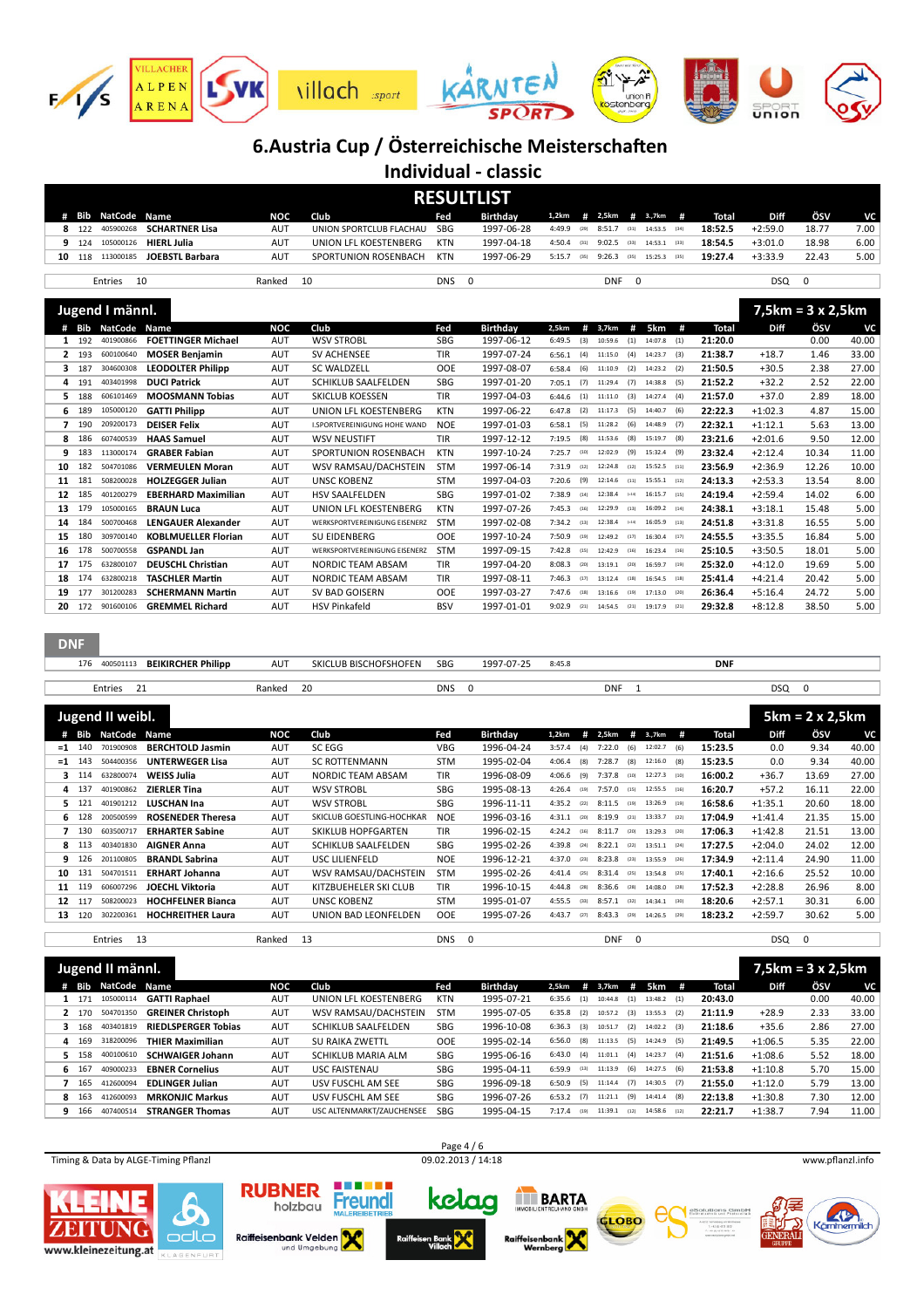

**Individual - classic**

|    |     |                |                             |            |                               |            | <b>RESULTLIST</b> |        |      |            |          |              |      |         |             |          |       |
|----|-----|----------------|-----------------------------|------------|-------------------------------|------------|-------------------|--------|------|------------|----------|--------------|------|---------|-------------|----------|-------|
| #  | Bib | NatCode        | Name                        | NOC        | Club                          | Fed        | <b>Birthday</b>   | 2,5km  | #    | 3,7km      | #        | 5km #        |      | Total   | <b>Diff</b> | ÖSV      | VC    |
| 10 | 162 | 113000220      | <b>THALER Sebastian</b>     | <b>AUT</b> | SPORTUNION ROSENBACH          | <b>KTN</b> | 1996-05-28        | 6:51.1 | (6)  | 11:25.3    | (10)     | 14:45.4      | (10) | 22:22.8 | $+1:39.8$   | 8.03     | 10.00 |
| 11 | 160 | 401900740      | <b>EISL Christopher</b>     | <b>AUT</b> | <b>WSV STROBL</b>             | SBG        | 1996-11-13        | 7:01.1 | (15) | 11:31.2    | (11)     | 14:57.7      | (11) | 22:29.2 | $+1:46.2$   | 8.54     | 8.00  |
| 12 | 159 | 504701158      | <b>BAUER Daniel</b>         | <b>AUT</b> | WSV RAMSAU/DACHSTEIN          | <b>STM</b> | 1995-03-03        | 6:56.9 | (9)  | 11:20.8    | (8)      | 14:43.3      | (9)  | 22:40.1 | $+1:57.1$   | 9.42     | 6.00  |
| 13 | 161 | 209200146      | <b>WALDNER Matti</b>        | <b>AUT</b> | I.SPORTVEREINIGUNG HOHE WAND  | <b>NOE</b> | 1996-10-12        | 6:59.6 | (12) | 11:47.5    | (17)     | 15:12.4      | (14) | 22:44.7 | $+2:01.7$   | 9.79     | 5.00  |
| 14 | 164 | 607400542      | <b>OFER Tobias</b>          | <b>AUT</b> | <b>WSV NEUSTIFT</b>           | <b>TIR</b> | 1996-12-03        | 6:57.0 | (10) | 11:44.4    | (14)     | 15:01.1      | (13) | 22:51.7 | $+2:08.7$   | 10.35    | 5.00  |
| 15 | 157 | 209200223      | <b>MAYERHOFER Simon</b>     | <b>AUT</b> | I.SPORTVEREINIGUNG HOHE WAND  | <b>NOE</b> | 1996-06-22        | 7:24.9 | (20) | 12:01.3    | (19)     | 15:28.8      | (19) | 23:03.1 | $+2:20.1$   | 11.27    | 5.00  |
| 16 | 156 | 113000162      | <b>PREIML Michael</b>       | <b>AUT</b> | SPORTUNION ROSENBACH          | <b>KTN</b> | 1996-02-21        | 7:08.4 | (16) | 11:46.9    | (16)     | 15:21.5      | (17) | 23:15.5 | $+2:32.5$   | 12.27    | 5.00  |
| 17 | 155 | 303400136      | <b>BERGER-SCHAUER Felix</b> | <b>AUT</b> | ASVOE SV ROSENAU              | <b>OOE</b> | 1995-01-25        | 7:00.3 | (14) | 11:45.1    | (15)     | 15:18.6 (16) |      | 23:17.7 | $+2:34.7$   | 12.45    | 5.00  |
| 18 | 154 | 403402018      | <b>KRAVANJA Tao</b>         | <b>AUT</b> | <b>SCHIKLUB SAALFELDEN</b>    | <b>SBG</b> | 1995-03-08        | 6:58.1 | (11) | 11:43.0    | (13)     | 15:18.0 (15) |      | 23:24.0 | $+2:41.0$   | 12.95    | 5.00  |
| 19 | 150 | 508200027      | <b>SCHREIMEIER Georg</b>    | <b>AUT</b> | <b>UNSC KOBENZ</b>            | <b>STM</b> | 1996-03-13        | 7:14.1 | (17) | 11:57.8    | (18)     | 15:28.0 (18) |      | 23:32.6 | $+2:49.6$   | 13.64    | 5.00  |
| 20 | 152 | 105000131      | <b>GATTI Alexander</b>      | <b>AUT</b> | UNION LFL KOESTENBERG         | <b>KTN</b> | 1996-03-18        | 7:17.2 | (18) | 12:07.9    | (20)     | 15:38.9 (20) |      | 23:48.4 | $+3:05.4$   | 14.92    | 5.00  |
| 21 | 151 | 105000141      | <b>OBERTHALER Dominik</b>   | <b>AUT</b> | UNION LFL KOESTENBERG         | <b>KTN</b> | 1996-06-21        | 7:27.9 | (21) | 12:23.9    | (22)     | 15:52.1      | (21) | 23:49.6 | $+3:06.6$   | 15.01    | 5.00  |
| 22 | 153 | 105000128      | <b>DUFEK Sebastian</b>      | <b>AUT</b> | UNION LFL KOESTENBERG         | KTN        | 1996-12-06        | 7:35.2 | (23) | 12:22.7    | (21)     | 15:53.4      | (22) | 24:01.5 | $+3:18.5$   | 15.97    | 5.00  |
| 23 | 149 | 500700494      | <b>GEBHARDT Mario</b>       | <b>AUT</b> | WERKSPORTVEREINIGUNG EISENERZ | <b>STM</b> | 1996-09-25        | 7:33.5 | (22) | 13:11.1    | (23)     | 17:06.5      | (23) | 26:15.1 | $+5:32.1$   | 26.72    | 5.00  |
|    |     |                |                             |            |                               |            |                   |        |      |            |          |              |      |         |             |          |       |
|    |     | -23<br>Entries |                             | Ranked     | 23                            | <b>DNS</b> | $\mathbf 0$       |        |      | <b>DNF</b> | $\Omega$ |              |      |         | <b>DSQ</b>  | $\Omega$ |       |

|       | Juniorinnen  |                         |            |                            |            |                 |              |      |                     |      |            |      |         |             | $5km = 2 \times 2,5km$ |       |
|-------|--------------|-------------------------|------------|----------------------------|------------|-----------------|--------------|------|---------------------|------|------------|------|---------|-------------|------------------------|-------|
| Bib   | NatCode Name |                         | NOC        | Club                       | Fed        | <b>Birthday</b> | 1,2km        |      | # 2,5km             |      | # 3.,7km # |      | Total   | <b>Diff</b> | ÖSV                    | VC    |
| 1 148 | 403000558    | <b>STADLOBER Teresa</b> | <b>AUT</b> | SKIKLUB SPARKASSE RADSTADT | <b>SBG</b> | 1993-02-01      | $3:42.8$ (1) |      | $6:52.8$ (1)        |      | 11:03.4    | (1)  | 14:04.6 |             | 0.00                   | 17.00 |
| 2 145 | 318200087    | <b>SCHWARZ Nathalie</b> | <b>AUT</b> | SU RAIKA ZWETTL            | <b>OOE</b> | 1993-07-29      | $4:02.8$ (6) |      | $7:21.8$ (5)        |      | 11:50.4    | (4)  | 14:59.9 | $+55.3$     | 6.55                   | 13.00 |
| 3 134 | 113000207    | <b>HAUSOTT Lisa</b>     | <b>AUT</b> | SPORTUNION ROSENBACH       | KTN        | 1994-02-21      | 4:10.1       | (11) | $7:36.7$ (9)        |      | 12:18.4    | (9)  | 15:33.6 | $+1:29.0$   | 10.54                  | 11.00 |
| 4 144 | 403000805    | <b>SEEBACHER Anna</b>   | <b>AUT</b> | SKIKLUB SPARKASSE RADSTADT | <b>SBG</b> | 1994-03-09      | 4:09.4       | (10) | 7:40.5              | (11) | 12:31.7    | (11) | 15:59.2 | $+1:54.6$   | 13.57                  | 9.00  |
| 5 133 | 318200091    | <b>SCHIMPL Sophie</b>   | AUT        | <b>SU RAIKA ZWETTL</b>     | OOE        | 1994-07-26      | 4:25.5       | (18) | 8:11.0 (18) 13:31.7 |      |            | (21) | 17:06.6 | $+3:02.0$   | 21.55                  | 8.00  |
|       |              |                         |            |                            |            |                 |              |      |                     |      |            |      |         |             |                        |       |

Entries 5 Ranked 5 DNS 0 DNF 0 DSQ 0

|                 | Junioren |                |                                |            |                              |            |                 |        |         |              |         |                |      |         |             | $10km = 4 \times 2.5km$ |           |
|-----------------|----------|----------------|--------------------------------|------------|------------------------------|------------|-----------------|--------|---------|--------------|---------|----------------|------|---------|-------------|-------------------------|-----------|
|                 | Bib      | <b>NatCode</b> | Name                           | NOC        | Club                         | Fed        | <b>Birthday</b> | 2,5km  | #       | 5km          | #       | 7,5km          | #    | Total   | <b>Diff</b> | ÖSV                     | <b>VC</b> |
|                 | 242      | 102100158      | <b>HABENICHT Tobias</b>        | <b>AUT</b> | SPORT-UNION KLAGENFURT       | <b>KTN</b> | 1993-10-26      | 6:18.2 | (9)     | 13:10.1      | (10)    | $20:06.3$ (11) |      | 26:46.1 |             | 4.39                    | 24.00     |
|                 | 2 2 3 6  | 308400145      | <b>KUGLER Simon</b>            | <b>AUT</b> | UNION LIEBENAU               | <b>OOE</b> | 1994-10-07      | 6:27.8 | (13)    | 13:22.7      | (12)    | $20:21.2$ (12) |      | 27:15.8 | $+29.7$     | 6.32                    | 20.00     |
|                 | 239      | 625200071      | <b>BLASSNIG Clemens</b>        | AUT        | UNION ST.VEIT                | TIR        | 1993-10-02      | 6:19.1 | (10)    | 13:28.0      | (13)    | $20:38.4$ (13) |      | 27:36.7 | $+50.6$     | 7.68                    | 17.00     |
|                 | 4 234    | 113000146      | <b>KATTNIG Fabian</b>          | <b>AUT</b> | SPORTUNION ROSENBACH         | <b>KTN</b> | 1994-01-13      | 6:38.4 | (21)    | 13:45.1      | (18)    | $20:59.1$ (16) |      | 27:59.7 | $+1:13.6$   | 9.18                    | 15.00     |
|                 | 237      | 306701433      | <b>KERN Dominik</b>            | <b>AUT</b> | <b>SCHIUNION BOEHMERWALD</b> | <b>OOE</b> | 1993-03-10      | 6:32.4 | $(-17)$ | 13:42.3      | (17)    | 21:02.0        | (18) | 28:01.4 | $+1:15.3$   | 9.29                    | 13.00     |
|                 | 6 233    | 304600304      | <b>GOTTHALMSEDER Alexander</b> | <b>AUT</b> | <b>SC WALDZELL</b>           | <b>OOE</b> | 1994-05-27      | 6:37.7 | (20)    | 13:51.5      | (21)    | 21:09.5 (20)   |      | 28:16.4 | $+1:30.3$   | 10.26                   | 11.00     |
|                 | 228      | 207700077      | <b>SIEGELE Christian</b>       | <b>AUT</b> | UNSC MITTERBACH              | <b>NOE</b> | 1994-10-01      | 7:00.0 | (29)    | 14:20.2      | (24)    | 21:48.3        | (24) | 29:19.3 | $+2:33.2$   | 14.35                   | 10.00     |
| 8               | 229      | 304600306      | <b>DOPPELREITER Martin</b>     | AUT        | <b>SC WALDZELL</b>           | <b>OOE</b> | 1994-07-20      | 6:54.3 | (25)    | 14:25.4      | (25)    | 22:10.5        | (26) | 29:45.2 | $+2:59.1$   | 16.04                   | 9.00      |
|                 | 216      | 606003721      | <b>NOECKLER Christoph</b>      | <b>AUT</b> | KITZBUEHELER SKI CLUB        | TIR        | 1993-02-15      | 6:52.9 | (24)    | 14:39.0      | (28)    | 22:40.7        | (30) | 30:08.0 | $+3:21.9$   | 17.52                   | 8.00      |
| 10              | 230      | 306701741      | <b>STADLBAUER Sebastian</b>    | AUT        | SCHIUNION BOEHMERWALD        | <b>OOE</b> | 1994-02-12      | 6:58.0 | (27)    | 14:41.3 (30) |         | $22:41.1$ (31) |      | 30:25.6 | $+3:39.5$   | 18.66                   | 7.00      |
| 11              | 226      | 201100760      | <b>LATTNER Manuel</b>          | <b>AUT</b> | USC LILIENFELD               | <b>NOE</b> | 1993-12-17      | 6:58.7 | (28)    | 14:52.9      | (32)    | $23:23.3$ (32) |      | 31:33.6 | $+4:47.5$   | 23.08                   | 6.00      |
| 12 <sup>2</sup> | 224      | 407400487      | <b>JAEGER Christian</b>        | AUT        | USC ALTENMARKT/ZAUCHENSEE    | <b>SBG</b> | 1994-07-26      | 7:00.5 | (30)    | 15:18.2      | (33)    | 23:49.4 (35)   |      | 32:03.8 | $+5:17.7$   | 25.04                   | 5.00      |
| 13              | 206      | 113000201      | <b>BIN Angelo Roberto</b>      | <b>AUT</b> | SPORTUNION ROSENBACH         | <b>KTN</b> | 1994-06-08      | 7:47.0 | (43)    | 16:00.9      | (42)    | 24:07.6 (40)   |      | 32:08.3 | $+5:22.2$   | 25.34                   | 5.00      |
| 14              | 214      | 318200084      | <b>ENZENHOFER Matthias</b>     | <b>AUT</b> | <b>SU RAIKA ZWETTL</b>       | <b>OOE</b> | 1994-04-12      | 7:50.8 | (45)    | 16:04.0      | $(-43)$ | 24:37.7        | (44) | 33:04.4 | $+6:18.3$   | 28.98                   | 5.00      |

| <b>LINS</b> |     |                |                            |            |                            |            |                 |                          |                        |            |             |                          |           |
|-------------|-----|----------------|----------------------------|------------|----------------------------|------------|-----------------|--------------------------|------------------------|------------|-------------|--------------------------|-----------|
|             | 199 | 504701041      | <b>STOCKER Benjamin</b>    | <b>AUT</b> | WSV RAMSAU/DACHSTEIN       | <b>STM</b> | 1993-03-10      |                          |                        | <b>DNS</b> |             |                          |           |
|             |     | Entries        | 15                         | Ranked     | 14                         | <b>DNS</b> | 1               | <b>DNF</b>               | $\mathbf 0$            |            | DSQ         | $\overline{\phantom{0}}$ |           |
|             |     | Allg. Damen    |                            |            |                            |            |                 |                          |                        |            |             | $5km = 2 \times 2.5km$   |           |
| #           | Bib | <b>NatCode</b> | Name                       | <b>NOC</b> | Club                       | Fed        | Birthday        | 1,2km<br>2,5km<br>#      | #<br>.#<br>3.,7km      | Total      | <b>Diff</b> | ÖSV                      | <b>VC</b> |
|             | 146 | 113000074      | <b>MUSCHET Kerstin</b>     | AUT        | SPORTUNION ROSENBACH       | <b>KTN</b> | 1988-12-25      | 3:48.2<br>6:55.8<br>(2)  | (2)<br>11:13.9<br>(2)  | 14:14.5    |             | 1.17                     | 17.00     |
|             | 147 | 400300535      | <b>MAYERHOFER Veronika</b> | AUT        | <b>SKIKLUB BAD GASTEIN</b> | SBG        | 1992-07-10      | 3:49.3<br>7:11.5<br>(3)  | (3)<br>$11:28.5$ (3)   | 14:42.1    | $+27.6$     | 4.44                     | 13.00     |
| з           | 138 | 302200288      | <b>EDELBAUER Sandra</b>    | <b>AUT</b> | UNION BAD LEONFELDEN       | <b>OOE</b> | 1992-10-03      | 4:05.9<br>7:27.1<br>(7)  | (7)<br>$12:09.8$ (7)   | 15:28.1    | $+1:13.6$   | 9.89                     | 11.00     |
| 4           | 141 | 504000388      | <b>FLECKER Maria</b>       | <b>AUT</b> | <b>WSV MURAU</b>           | <b>STM</b> | 1992-09-06      | 7:50.8<br>4:17.5<br>(12) | $12:47.3$ (13)<br>(13) | 16:06.6    | $+1:52.1$   | 14.44                    | 9.00      |
| 5.          | 115 | 606004252      | <b>EHRENSPERGER Simone</b> | <b>AUT</b> | KITZBUEHELER SKI CLUB      | <b>TIR</b> | 1990-12-03      | 5:26.3<br>9:42.7<br>(36) | $16:01.1$ (36)<br>(36) | 20:06.4    | $+5:51.9$   | 42.84                    | 8.00      |
|             |     | Entries 5      |                            | Ranked     | 5                          | <b>DNS</b> | 0               | <b>DNF</b>               | $\mathbf 0$            |            | DSQ 0       |                          |           |
|             |     | Allg. Herren   |                            |            |                            |            |                 |                          |                        |            |             | $10km = 4 \times 2,5km$  |           |
|             | Bib | <b>NatCode</b> | Name                       | <b>NOC</b> | Club                       | Fed        | <b>Birthday</b> | 5km<br>2,5km<br>#        | 7,5km<br>#             | Total      | Diff        | ÖSV                      | <b>VC</b> |
|             | 249 | 403401395      | TRITSCHER Bernhard         | AUT        | <b>SCHIKLUB SAALFELDEN</b> | SBG        | 1988-04-25      | 5:56.0<br>(1)<br>12:25.1 | (1)<br>(1)<br>19:01.9  | 25:38.5    |             | 0.00                     | 24.00     |

**DNS**